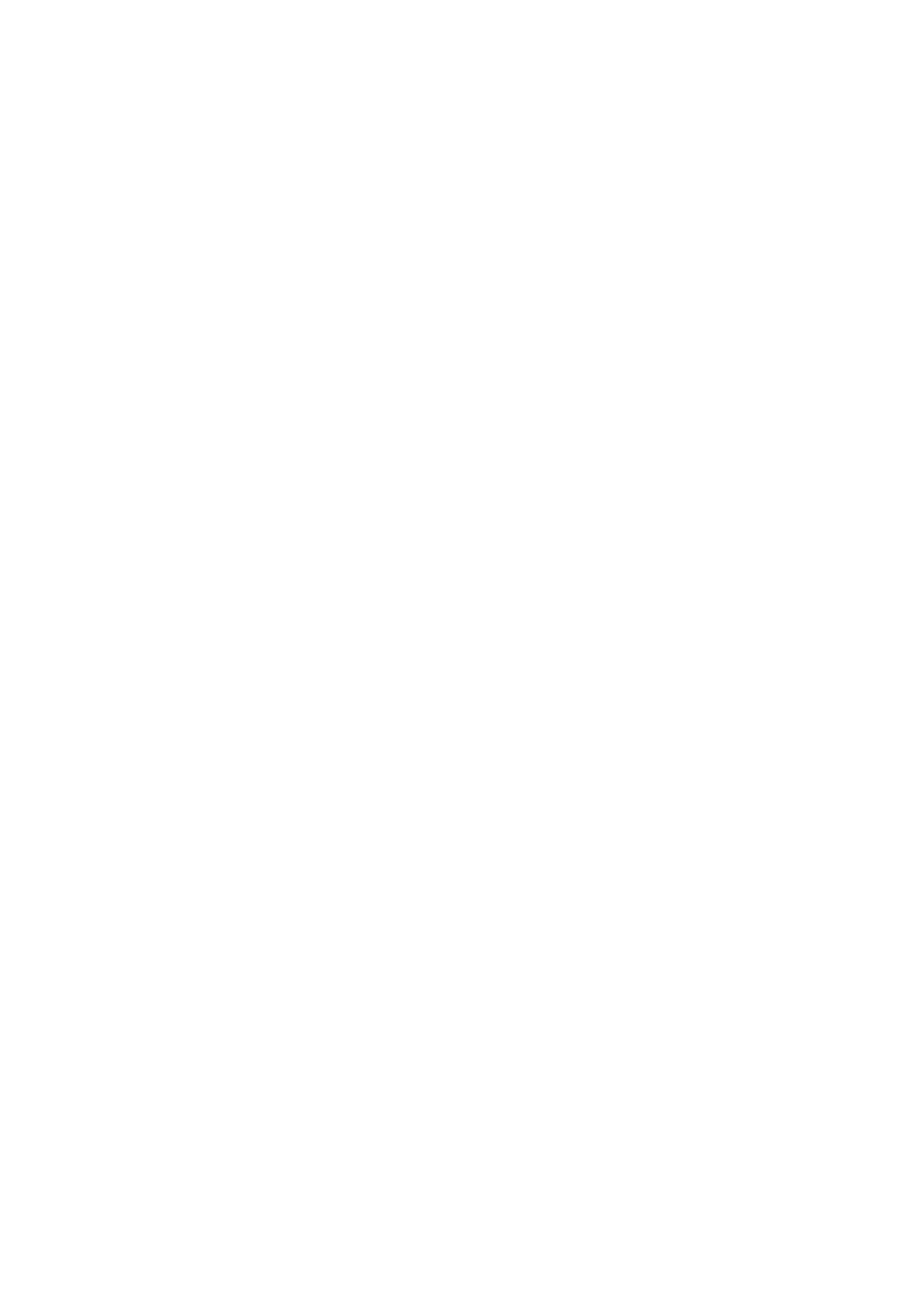# **ICHEP2018 SEOUL**

# **Thursday, July 5, 2018**

**Accelerators: Physics, Performance, and R&D for Future Facilities: Accelerator Physics/Technology - 205 (2:00 PM - 4:00 PM)**

#### **-Conveners: Manqi Ruan**

| time [id] title                                                                    | presenter                       |
|------------------------------------------------------------------------------------|---------------------------------|
| 2:00 FM54] First Ever Ionization Cooling Demonstration in MICE                     | ROGERS, Chris                   |
| 2:30 FM56] Recent results from MICE on multiple Coulomb scattering and energy loss | WILBUR, Scott                   |
| 3:00 FM46] Progress on the 650MHz/800kW CW klystron development at IHEP            | WANG, Shengchang                |
| 3:30 FM004] Progress on stabilising relativistic lepton beams for future colliders | <b>BURROWS, Philip Nicholas</b> |

### **Accelerators: Physics, Performance, and R&D for Future Facilities: Facilities - 205 (4:30 PM - 6:30 PM)**

| -Conveners: Daniel Schulte                                                                                |                                                                         |  |
|-----------------------------------------------------------------------------------------------------------|-------------------------------------------------------------------------|--|
| time [id] title                                                                                           | presenter                                                               |  |
| 4:30 F[077] Status of SuperKEKB phase-2 commissioning                                                     | <b>MORITA FOR SUPERKEKB</b><br>COMMISSIONING TEAM, Akio<br>MORITA, Akio |  |
| 4:54 FM3] First Muon RF Acceleration for the Muon g-2 Experiment at J-PARC                                | Dr OTANI, Masashi                                                       |  |
| 5:18 FM2] Fermilab Accelerator Complex: Status, Progress, and Near-and Far-Future<br><b>Upgrade Plans</b> | ADAMSON, Phil                                                           |  |
| 5:42 PM8] LBNF Beamline                                                                                   | SCHELLMAN, Heidi Marie<br>Mr HEIDI, Schellman                           |  |
| 6:06 FM991] Status of the Fermilab Muon g-2 experiment                                                    | Dr HACIOMEROGLU, Selcuk                                                 |  |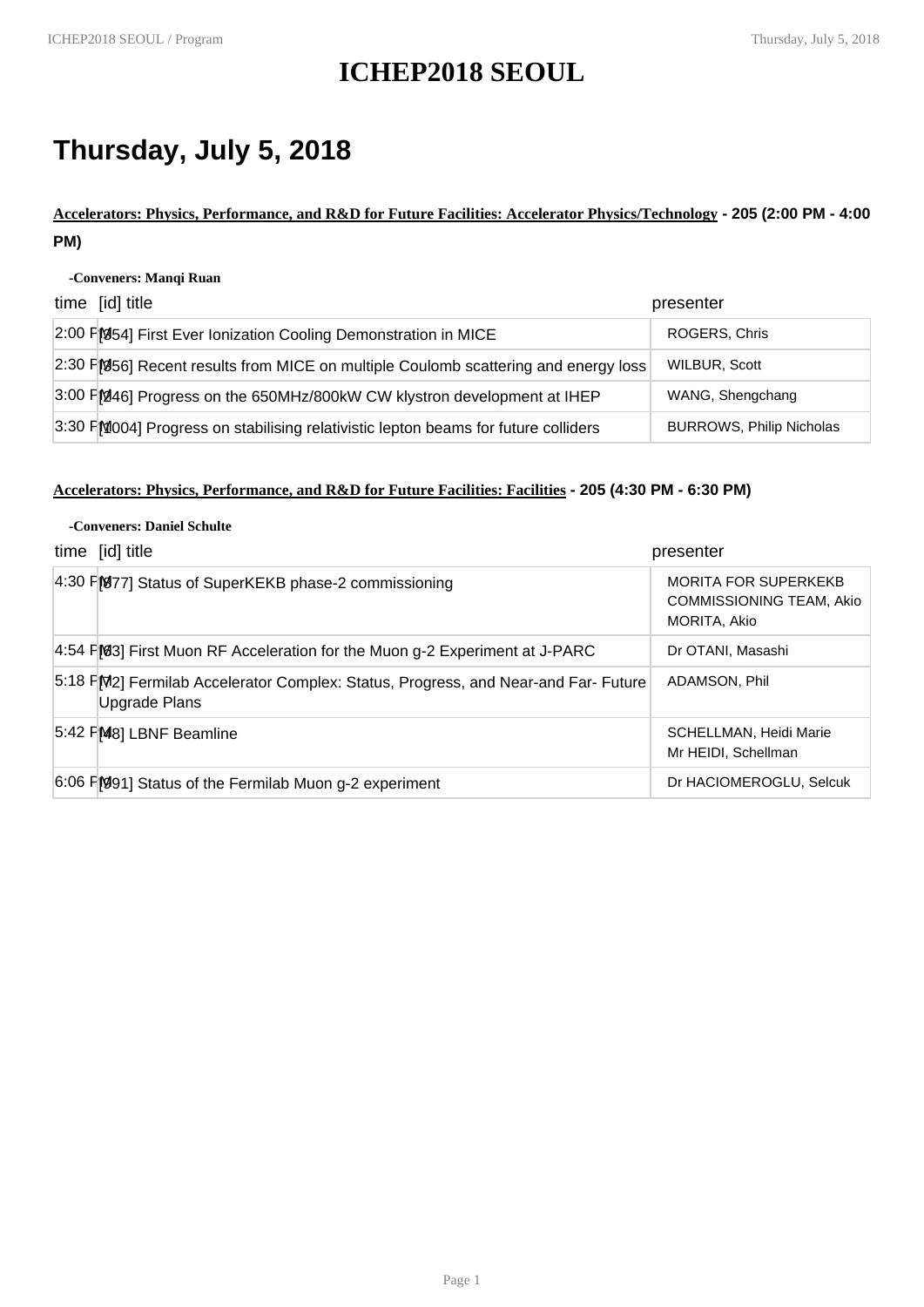# **Friday, July 6, 2018**

**Accelerators: Physics, Performance, and R&D for Future Facilities: Accelerator Physics/Technology - 105 (9:00 AM - 10:30 AM)**

#### **-Conveners: Manqi Ruan**

| time [id] title                                                                              | presenter                                                               |
|----------------------------------------------------------------------------------------------|-------------------------------------------------------------------------|
| 9:00 AM89] Superconducting RF Cavities R&D Towards Future High Energy<br><b>Accelerators</b> | CHECCHIN, Mattia                                                        |
| 9:22 AM67] SQUID-based BPM for proton EDM experiment                                         | <b>HACIOMEROGLU, Selcuk</b>                                             |
| 9:44 AM89] LUCID: The ATLAS Luminosity Detector                                              | Dr LASAGNI MANGHI, Federico                                             |
| 10:07 AV 7] Van der Meer calibration of the CMS luminosity detectors in 2017                 | Dr GUTHOFF, Moritz<br>KARACHEBAN, Olena<br>LUJAN, Paul<br>PALMER, Chris |

### **Accelerators: Physics, Performance, and R&D for Future Facilities: Accelerator Facilities - 105 (11:00 AM - 12:30 PM)**

| -Conveners: Daniel Schulte                                                                                            |                        |
|-----------------------------------------------------------------------------------------------------------------------|------------------------|
| time [id] title                                                                                                       | presenter              |
| 11:00 [8017] Storage ring proton Electric Dipole Moment Experiment with \$10^{-29}\,<br>e{\cdot \rm cm}\$ sensitivity | SEMERTZIDIS, Yannis    |
| 11:22 [11] 1:22 [11] Design study of a Split-Coaxial RFQ for IsoDAR                                                   | BAHNG, Jungbae         |
| 11:44 [49] Status and prospects of the AWAKE experiment                                                               | Mr KEEBLE, Fearghus    |
| 12:07 [697] Super Charm-Tau Factory in Novosibirsk                                                                    | Prof. LEVICHEV, Eugene |

# **Accelerators: Physics, Performance, and R&D for Future Facilities: Hadron and Hadron Lepton Colliders - 205 (2:00 PM**

# **- 4:00 PM)**

### **-Conveners: Dmitri Denisov**

| time [id] title                                                                                 | presenter               |
|-------------------------------------------------------------------------------------------------|-------------------------|
| 2:00 FM976] Physics at the FCC: a story of synergy and complementarity                          | BLONDEL, Alain          |
| $2:21$ F[053] Heavy resonance searches at the FCC-hh                                            | <b>HELSENS, Clement</b> |
| 2:36 FM80] Status of the FCC-hh design studies                                                  | SCHULTE, Daniel         |
| 2:57 F[091] Magnet design studies for future hardon colliders                                   | KASHIKHIN, Vadim        |
| 3:18 FM01] HTS Technology R&D for Future High Energy Accelerators                               | XU, Qingjin             |
| 3:39 FM96] An Energy Recovery Linac for energy-frontier DIS at CERN: the LHeC and<br>the FCC-eh | SCHULTE, Daniel         |